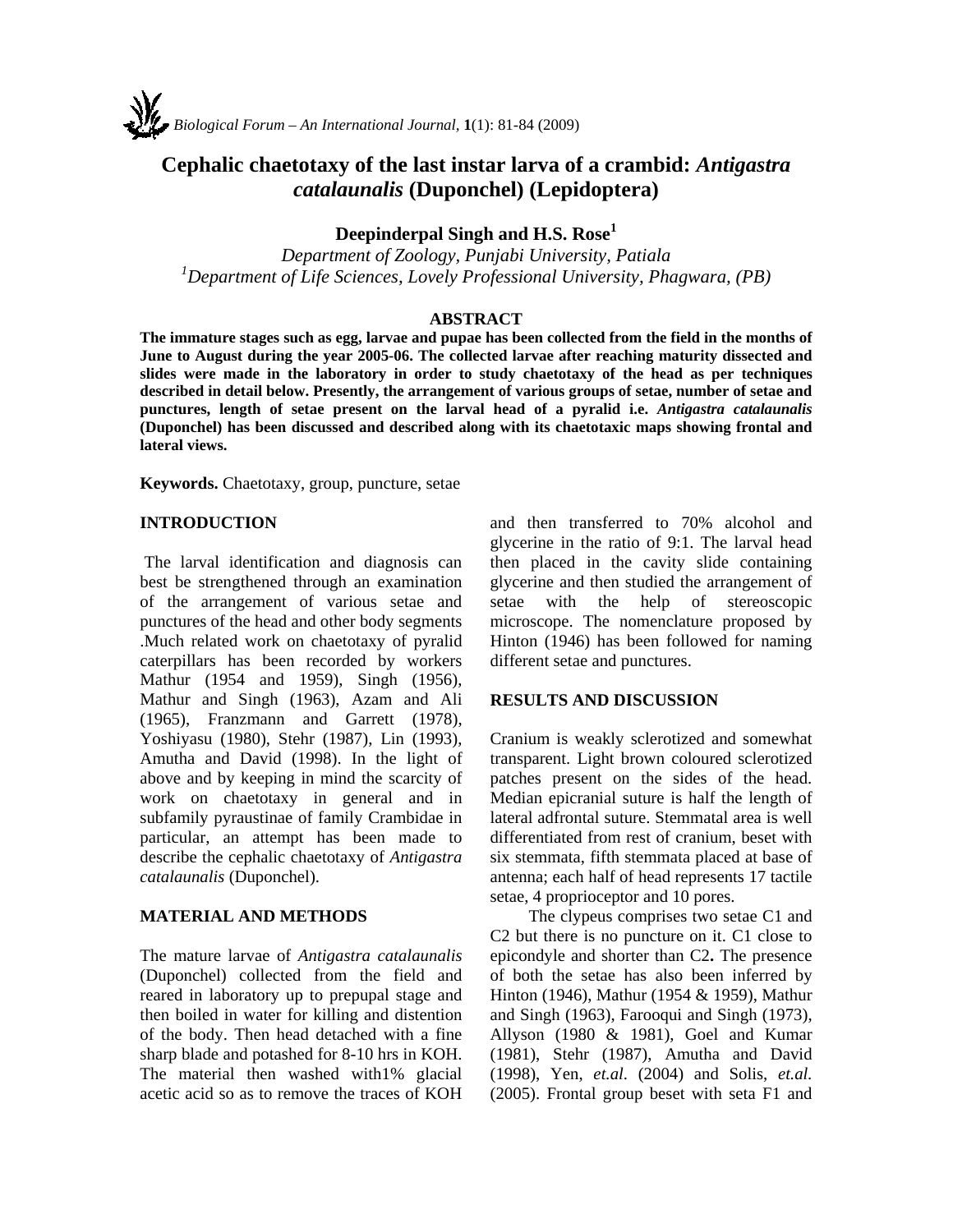pore Fa. The similar condition has also been noticed by workers like Azam and Ali (1965), Allyson (1980 & 1981), Goel and Kumar (1981), Stehr (1987), Amutha and David (1998), Yen, *et.al*. (2004) and Solis, *et.al.* (2005). F1 closer to lateral margin of frons, directly postrad to C1; puncture Fa lies near median longitudinal line of the head capsule, present anterodorsad to F1.

 The adfrontal area which is inverted 'v' shaped has a distinct group of two adfrontal setae AF1 and AF2 along with pore AFa. Similar condition found by Hinton (1946), Azam and Ali (1965), Franzman and Garrett (1978), Yoshiyasu (1980), Diaknoff and Arita (1981), Goel and Kumar (1981), Amutha and David (1998), Yen, *et.al*. (2004) and Solis, *et.al.* (2005). AF2 nearly half the length of AF1, situated posterad to point where lateral adfrontals join median epicranial suture, AF1 posterolaterad to F1, close to lateral adfrontal suture; pore AFa close and anterad to AF2. Workers like Farooqui and Singh (1973), Valley and Wheeler (1976) and Downy and Allyn (1979) observed that this puncture is wanting in the species *Clania crameri* West., *Stomopteryx palpilineella* (Chambers) and *Leptotes cassius theonus* Lucas, respectively.

Anterior group contains setae A1, A2, A3 and pore Aa; A1 lies anterior to P1 and present towards median longitudinal line; A2 posterolaterad to A1, A3 posterolaterad to A2; A1>A3>A2 lengthwise; pore Aa lies close to A2 than A3. The presence of this anterodorsal group has been observed by many workers in different lepidopteran families, whereas, Yen, *et. al.* (2004) observed the missing of puncture Aa in a new genus *Austromusotima* of family crambidae. Posteriodorsal area represented by setae P1 and P2 alongwith pore Pb; P1 much longer than P2; P2 posterolaterad to P1; pore Pb anterad to P2. Two different arrangements of these two setae and one puncture has been noticed by Yoshiyasu (1980), Diakonoff and Arita (1980), Amutha and David (1998) and Yen, *et. al.* (2004). Seta L1 and pore La exhibits lateral group; L1 directly dorsad to stemmata 1, pore La posteromesad to L1. The occurrence of this seta and puncture has also been recoqnised by Lawrence and Downy (1966), Downy and Allyn (1979), Lin (1993),

Amutha and David (1998) and Solis, *et. al.* (2005), whereas, Yen, *et al.* (2004) noticed the absence of puncture La in a new genus *Austromusotima* of family Crambidae. Genal group contains pore MGa; MG1 seems to be absent.

 The stemmatal area is characterized by the presence of three setae S1, S2 and S3 besides pore Sa and Sb. Mathur (1954 and 1959), Mathur and Singh (1963) have found that puncture Sb is wanting in many pyralid species. S1 situated inside semicircle, close but ventrocaudad to stemmata 2. S2 caudad to stemmata 1, present at mouth of stemmatal arc, S3 posterad to stemmata 6; S2>S3>S1 lengthwise. Pore Sa situated dorsad to stemmata 6. Pore Sb lies very close and anterad to stemmata 4, whereas, Hinton (1946) noticed the presence of puncture between stammata third and fourth. Substemmatal area also beset with three setae SS1, SS2 and SS3 and pore SSa. SS1 lies directly below stemmata 5. SS2 lies dorsocaudad to SS2. SS3 dorsocaudad to SS2. SS2>SS3>SS1 lengthwise. Dorsal epicranial area comprises proprioceptor setae MD1, MD2, MD3 and pore MDa MD1 anterodorsad to MD2. MD3 posterolatrad to MD1. Pore MDa present closer to MD2 than MD3.

#### **ACKNOWLEDGEMENTS**

The authors are thankful to Ministry of Environment and Forests, New Delhi for providing funds to carryout the research work.

#### **REFERENCES**

- Allyson, S. 1980. Last instar larvae of the Gooseberry Fruitworm, *Zophodia convolutella* (Lepidoptera: Pyralidae: Phycitinae). *Canadian Entomologist*. **112**: 43-45.
- Allyson, S. 1981. Last instar larvae of Pyraustini of America North of Mexico (Lepidoptera : Pyralidae). *Ibid.,* **113**: 463-518.
- Amutha, S. and David, B.V. 1998. Chaetotaxy of three Pyralid larvae on four *Jasminum* species. *Ad. Bios.,* **17**(1): 65-80.
- Azam, K.M. and Ali, M.H.1965. Morphology of larva of *Dichocrosis punctiferalis* Guenee, the castor shoot and capsule borer with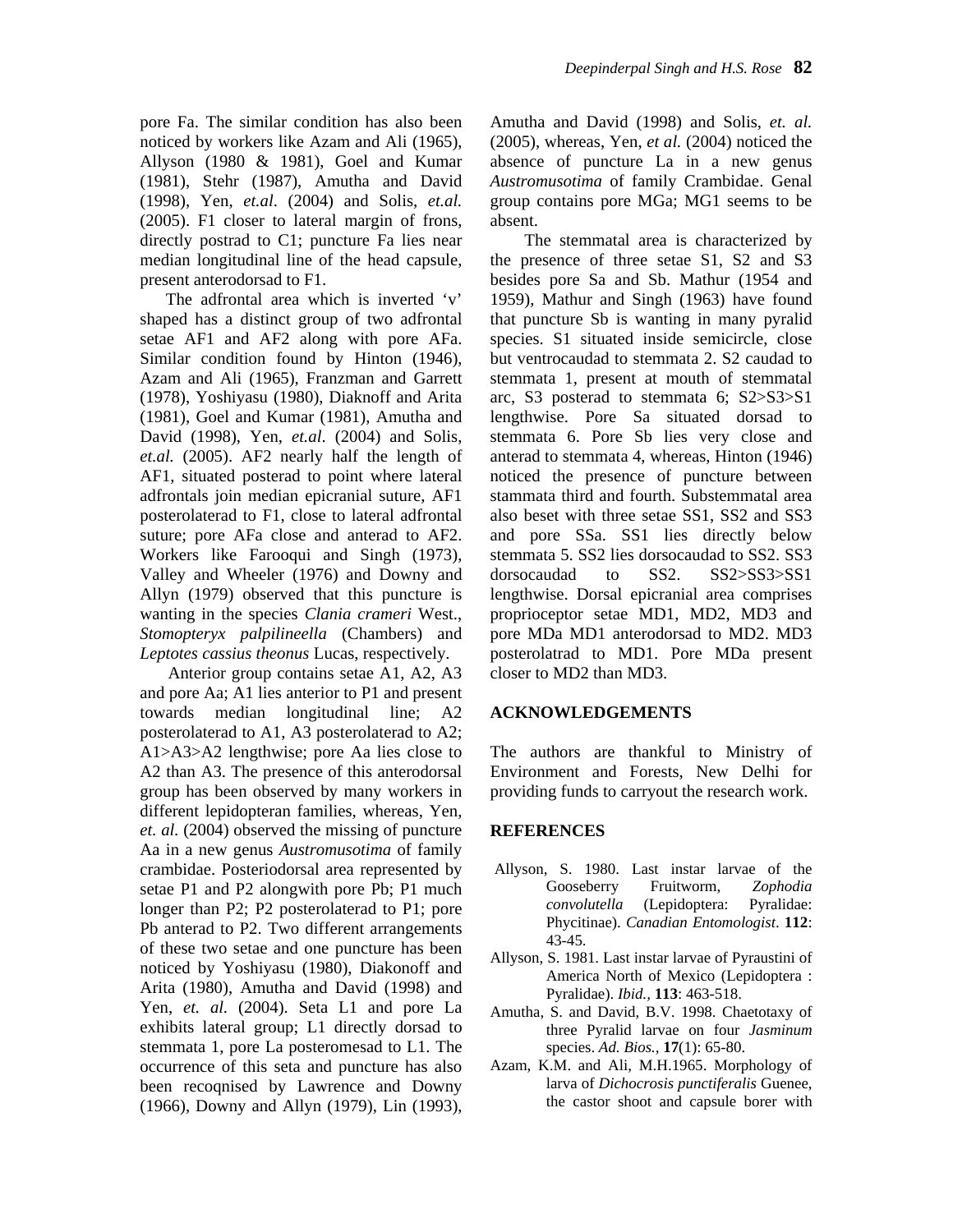special reference to its chaetotaxy. *Indian Journal of Entomology*. **27**: 423-431.

- Downey, J.C. and Allyn, C.A.J.K. 1979. Morphology and biology of immature stages of *Leptotes cassius theonus* (Lucas) *Bulletein of Allyn Mususem*., **55**: 27.
- Diakonoff, A. and Arita, Y. 1981. The early stages of *Thaumatograjha eremnotorna* with remarks on the status of Hilarographini (Lepidoptera:Tortricoidea). *Ent. Ber*. (Amst)., **41**(4): 56-60.
- Farooqui, T.N.A. and Singh, K.M. 1973. Salient morphological features of mature larva of bagworm moth *Clania crameri* West (Lepidoptera: Psychidae). *Indian Journal of Entomology* **35**: 264-270.
- Franzman, B.A. and Garrett, R. 1978. Description of immature stages and adult genitalia of Bannana scab moth *Nacoleia octasema* (Pyralidae: Pyraustinae) from North Queensland. *Pacific Insects.* **19**: 45-51.
- Goel, S.C. and Kumar, A. 1981. Cephalic demarcations and chaetotaxy of larval *Diacrisia oblique* (Wlk.) (Arctiidae) *Uttar Pradesh Journal of Zoology*, **1**: 6-15.
- Hinton, H.E. 1946. On the homology and nomenclature of setae of lepidopterous larvae with some notes on the phylogeny of Lepidoptera. *Transactions of the Royal Entomological Society London*, **97:** 1-37.
- Lawrence, D.A. and Downey, J.C. 1966. Morphology of immature stages of *Everes comvntas* Godart (Lycaenidae). *Journal of Research on Lepidoptera,* **5**(2): 61-96.
- Lin, C.S. 1995. Description of last-instar larvae of 31 species of Taiwan Spilomelini (Lepidoptera: Pyralidae : Pyraustinae). *Bulletin of National Museum of Natural Science,* **6**: 107-130.
- Mathur, R.N. 1959. Immature stages of Indian Lepidoptera No.12. Pyralidae, Subfamily Pyraustinae. *Ibid..,* **9**(10): 183-210.
- Mathur, R.N. 1954. Immature stages of Indian Lepidoptera No.9. Pyralidae, Subfamily

Pyraustinae. *Indian Forest Records*, **8**(11): 241-265.

- Mathur, R.N. and Singh, P. 1963. Immature stages of Indian Lepidoptera No. 13, Pyralidae, subfamily Pyraustinae. *Ibid.* **10**(6): 117- 148.
- Singh, B. 1956. Some more Indian Geometrid larvae (Lepidoptera) with a note on the identity of components of various groups of setae. *Ibid*., **9:** 136-163.
- Solis, M.A., Davis, D.R. and Nishida, K. 2005. Life history and systematics of *Albusambia elaphoglossumae* (Lepidoptera: Crambidae): A new genus and species of musitimine with leaf mining biology from Costa Rica. *Revista de Biologia Tropical (Int. J. Trop.Biol.ISSN-0034-7744)*, **53**(3-4): 487- 501.
- Stehr, F.W. 1987. Immature insects. Kendall/Hunt Publishing Company, Iowa. 729pp.
- Valley, K and Wheeler, A. G. 1976. Biology and immature stages of *Stomopteryx palpilineella* (Lepidoptera: Gelechiidae), a leaf miner and leaf tier of crownwetch. *Annals of Entomological Society America.* **69**(2):317-324.
- Yen, S.H., Solis, M.A. and Goolsby, J.A. Austromusotima, 2004. A New Musotimine genus (Lepidoptera: Crambidae) feeding on old world climbing fern, *Lygodium microphyllum* (Schizaeaceae). *Annals of Entomological Society America*. **97**(3):
- Yoshiyasu, Y. 1980. Morphology of immature stages of *Marasmia latimarginalis* (Lepidoptera: Pyralidae). *Sci. Rep. Kyolo.Pre. Univ. Agric*., **32**: 51-55.